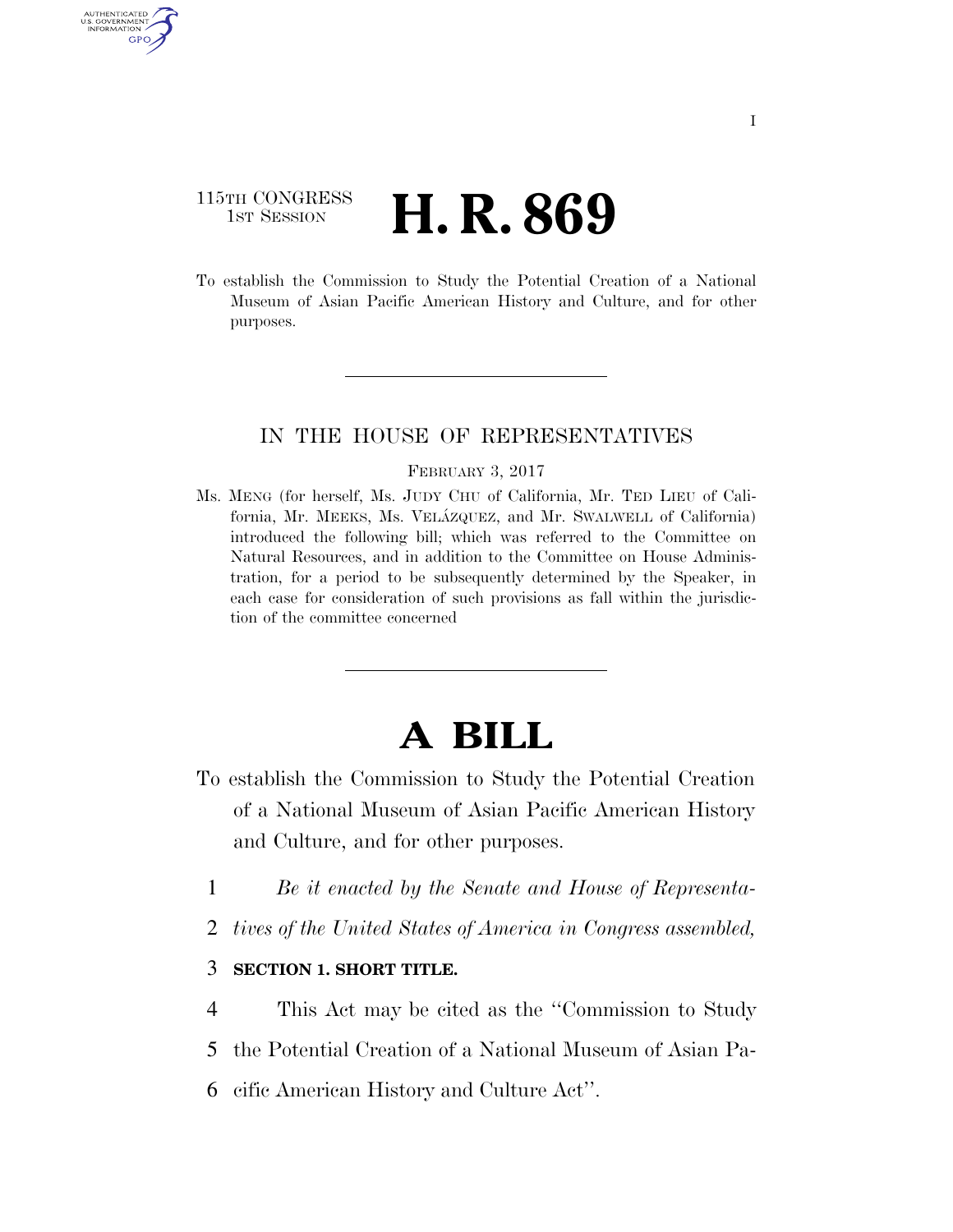## **SEC. 2. DEFINITIONS.**

In this Act:

| 3              | (1) COMMISSION.—The term "Commission"                    |
|----------------|----------------------------------------------------------|
| $\overline{4}$ | means the Commission to Study the Potential Cre-         |
| 5              | ation of a National Museum of Asian Pacific Amer-        |
| 6              | ican History and Culture established by section $3(a)$ . |
| 7              | (2) MUSEUM.—The term "Museum" means the                  |
| 8              | National Museum of Asian Pacific American History        |
| 9              | and Culture.                                             |
| 10             | SEC. 3. ESTABLISHMENT OF COMMISSION.                     |
| 11             | (a) IN GENERAL.—There is established the Commis-         |
| 12             | sion to Study the Potential Creation of a National Mu-   |
| 13             | seum of Asian Pacific American History and Culture.      |
| 14             | (b) MEMBERSHIP.—The Commission shall be com-             |
| 15             | posed of 8 members, of whom—                             |
| 16             | $(1)$ 2 members shall be appointed by the major-         |
| 17             | ity leader of the Senate;                                |
| 18             | (2) 2 members shall be appointed by the Speak-           |
| 19             | er of the House of Representatives;                      |
| 20             | $(3)$ 2 members shall be appointed by the minor-         |
| 21             | ity leader of the Senate; and                            |
| 22             | $(4)$ 2 members shall be appointed by the minor-         |
| 23             | ity leader of the House of Representatives.              |
| 24             | (c) QUALIFICATIONS.—Members of the Commission            |
| 25             | shall be appointed to the Commission from among individ- |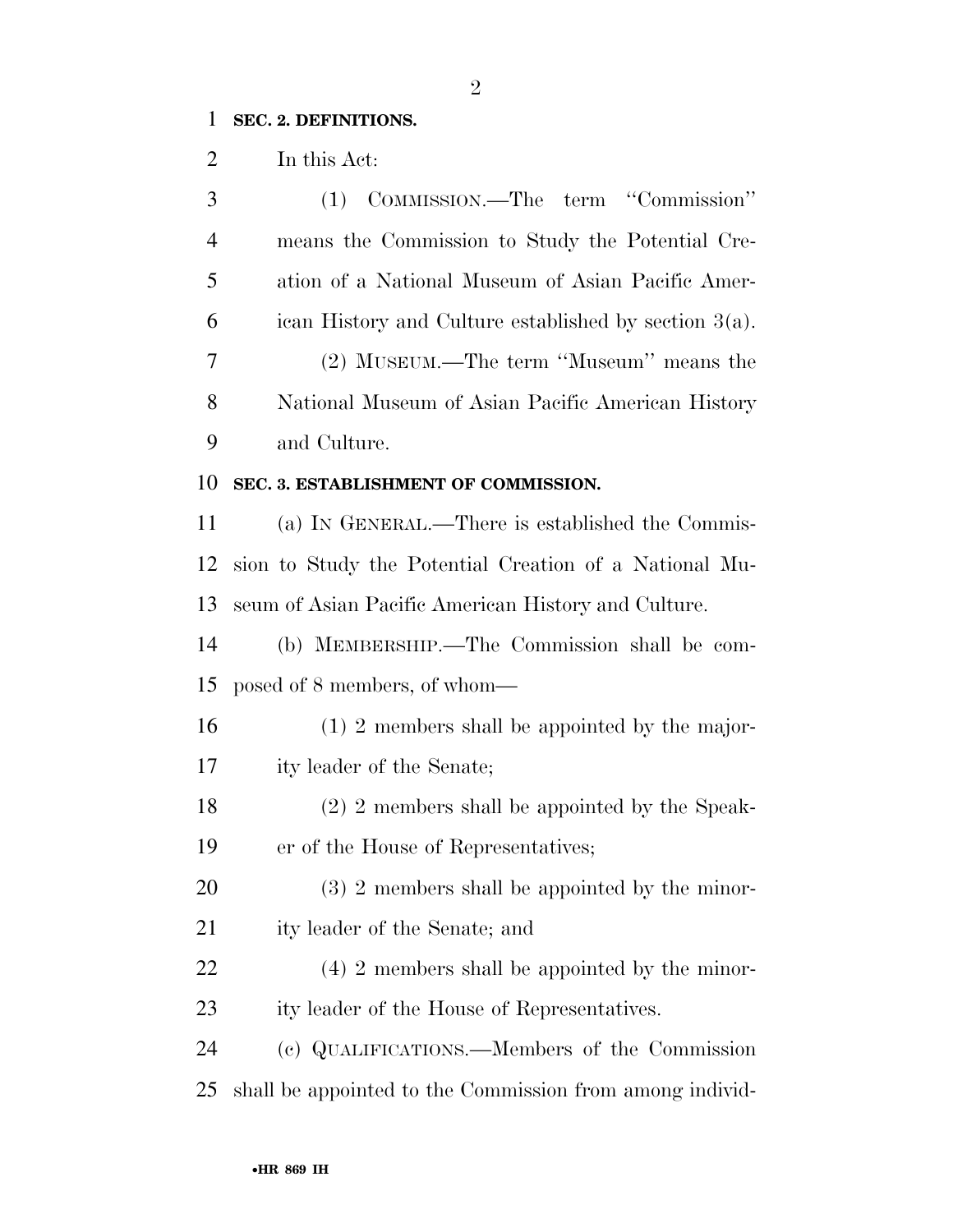uals, or representatives of institutions or entities, who pos-

| $\overline{2}$ | $sess$ —                                                 |
|----------------|----------------------------------------------------------|
| 3              | $(1)(A)$ a demonstrated commitment to the re-            |
| $\overline{4}$ | search, study, or promotion of Asian Pacific Amer-       |
| 5              | ican history, art, political or economic status, or cul- |
| 6              | ture; and                                                |
| 7              | $(B)(i)$ expertise in museum administration;             |
| 8              | (ii) expertise in fundraising for nonprofit or cul-      |
| 9              | tural institutions;                                      |
| 10             | (iii) experience in the study and teaching of            |
| 11             | Asian Pacific American history;                          |
| 12             | (iv) experience in studying the issue of the rep-        |
| 13             | resentation of Asian Pacific Americans in art, life,     |
| 14             | history, and culture at the Smithsonian Institution;     |
| 15             | or                                                       |
| 16             | (v) extensive experience in public or elected            |
| 17             | service;                                                 |
| 18             | $(2)$ experience in the administration of, or the        |
| 19             | planning for, the establishment of, museums; or          |
| 20             | $(3)$ experience in the planning, design, or con-        |
| 21             | struction of museum facilities.                          |
| 22             | (d) PROHIBITION.—No employee of the Federal Gov-         |
| 23             | ernment may serve as a member of the Commission.         |
| 24             | DEADLINE FOR INITIAL APPOINTMENT.—The<br>(e)             |
| 25             | initial members of the Commission shall be appointed not |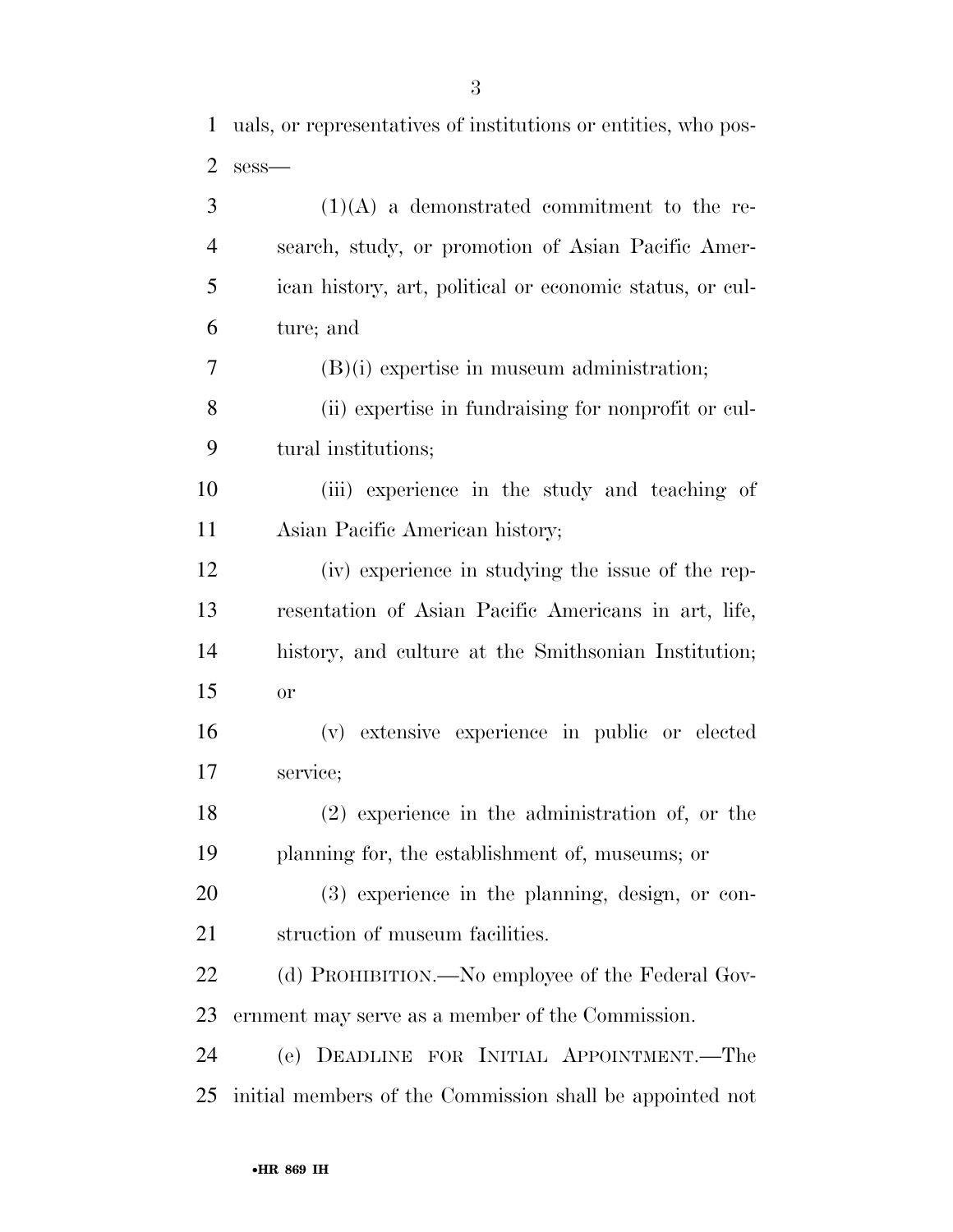later than the date that is 90 days after the date of enact-ment of this Act.

(f) VACANCIES.—A vacancy in the Commission—

 (1) shall not affect the powers of the Commis-sion; and

 (2) shall be filled in the same manner as the original appointment was made.

 (g) CHAIRPERSON.—The Commission shall, by ma- jority vote of all of the members, select 1 member of the Commission to serve as the Chairperson of the Commis-sion.

#### **SEC. 4. DUTIES OF THE COMMISSION.**

(a) REPORTS.—

 (1) PLAN OF ACTION.—The Commission shall submit to the President and Congress a report con- taining the recommendations of the Commission with respect to a plan of action for the establishment and maintenance of a National Museum of Asian Pacific American History and Culture in Wash-ington, DC.

 (2) REPORT ON ISSUES.—The Commission shall submit to the President and Congress a report that addresses the following issues:

 (A) The availability and cost of collections to be acquired and housed in the Museum.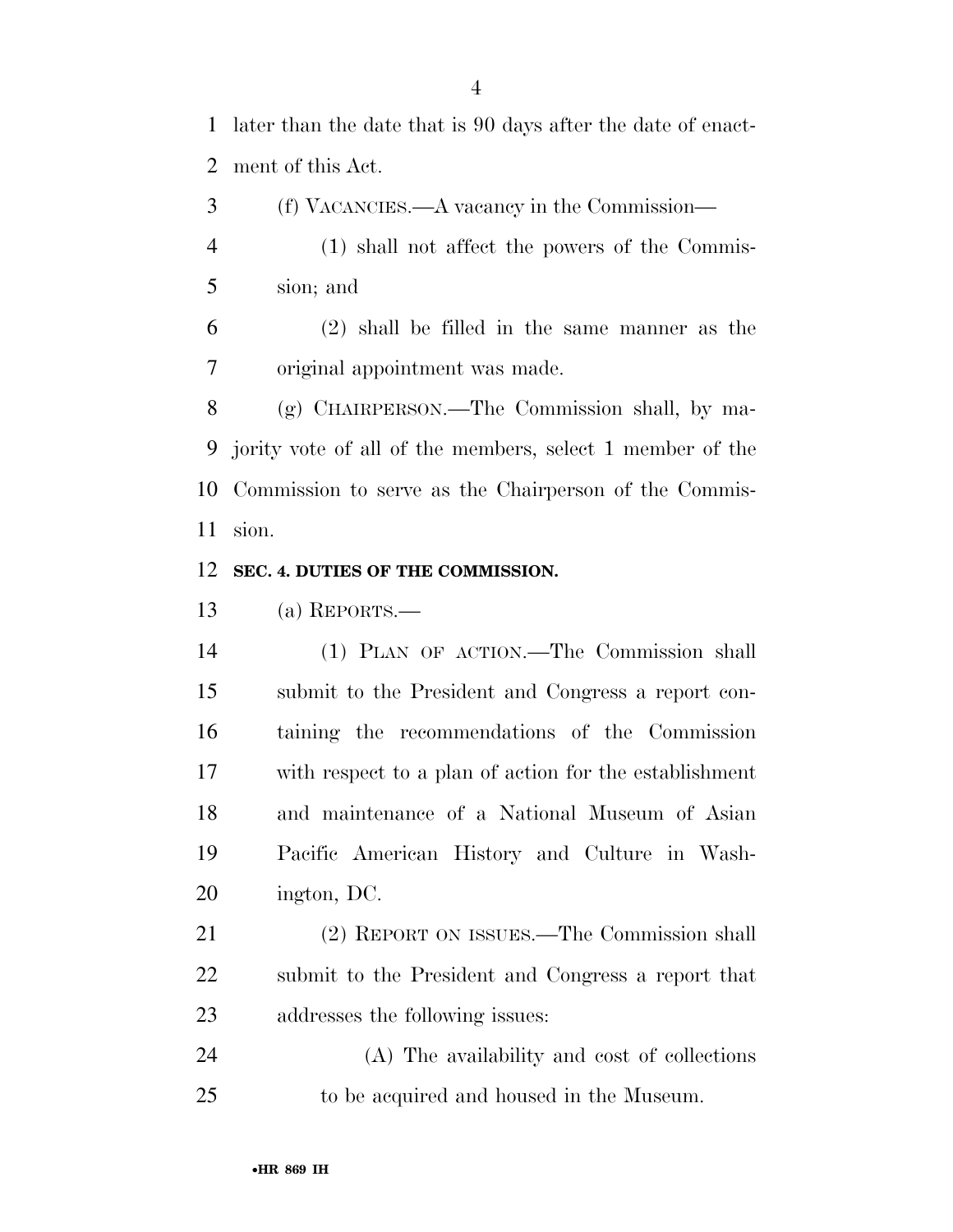| $\mathbf{1}$   | (B) The impact of the Museum on regional                |
|----------------|---------------------------------------------------------|
| $\overline{2}$ | Asian Pacific American history-related muse-            |
| 3              | ums.                                                    |
| $\overline{4}$ | (C) Potential locations for the Museum in               |
| 5              | Washington, DC, and its environs.                       |
| 6              | (D) Whether the Museum should be part                   |
| $\tau$         | of the Smithsonian Institution.                         |
| 8              | (E) The governance and organizational                   |
| 9              | structure from which the Museum should oper-            |
| 10             | ate.                                                    |
| 11             | (F) Best practices for engaging Asian Pa-               |
| 12             | cific Americans in the development and design           |
| 13             | of the Museum.                                          |
| 14             | (G) The cost of constructing, operating,                |
| 15             | and maintaining the Museum.                             |
| 16             | (3) DEADLINE.—The reports required under                |
| 17             | paragraphs $(1)$ and $(2)$ shall be submitted not later |
| 18             | than the date that is 18 months after the date of       |
| 19             | the first meeting of the Commission.                    |
| 20             | (b) FUNDRAISING PLAN.—                                  |
| 21             | (1) IN GENERAL.—The Commission shall de-                |
| 22             | velop a fundraising plan to support the establish-      |
| 23             | ment, operation, and maintenance of the Museum          |
| 24             | through contributions from the public.                  |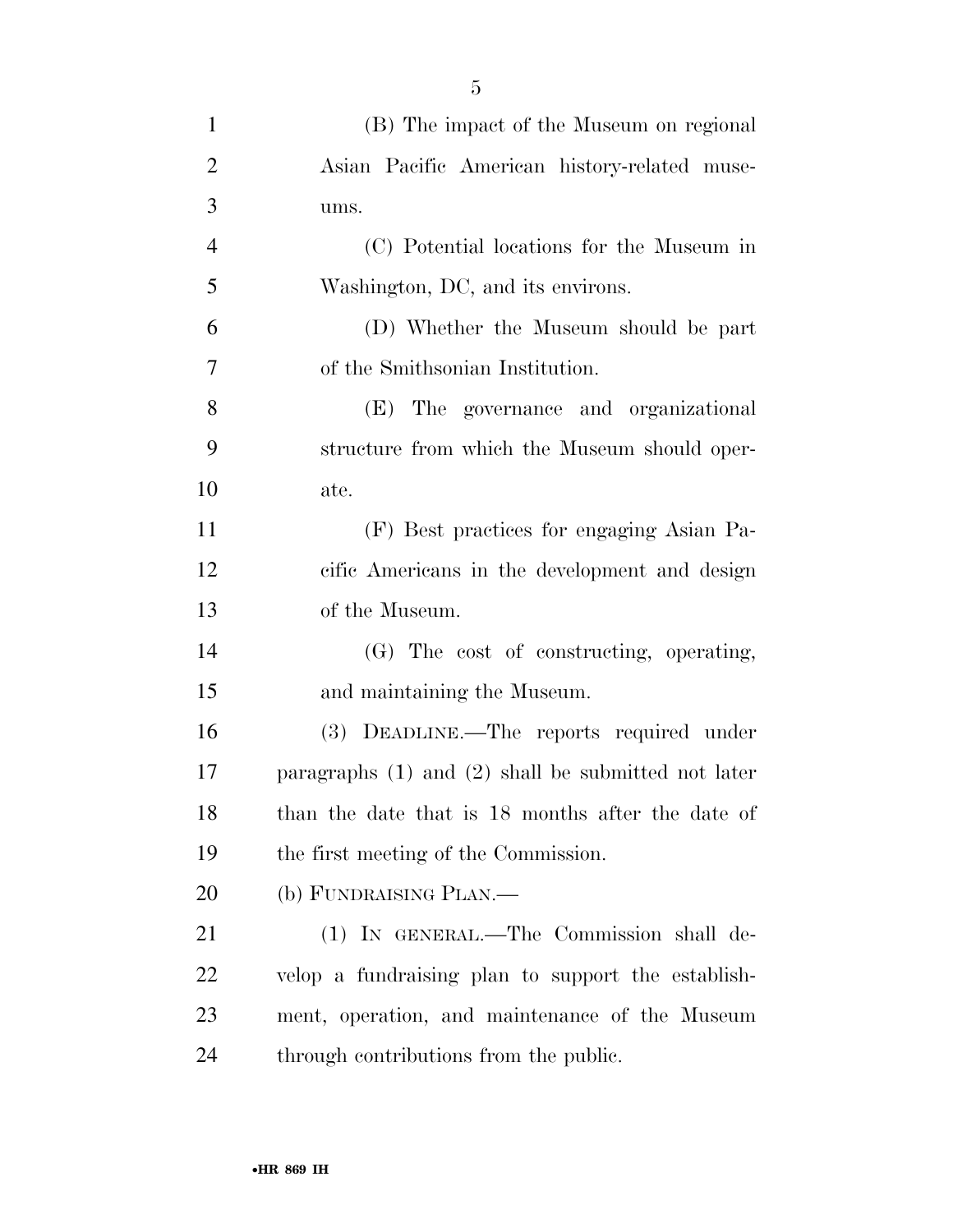(2) CONSIDERATIONS.—In developing the fund- raising plan under paragraph (1), the Commission shall consider issues relating to funding the oper- ations and maintenance of the Museum in perpetuity without reliance on appropriations of Federal funds. (3) INDEPENDENT REVIEW.—The Commission shall obtain an independent review of the viability of the plan developed under paragraph (1) and such re- view shall include an analysis as to whether the plan is likely to achieve the level of resources necessary

 to fund the construction of the Museum and the op- erations and maintenance of the Museum in per- petuity without reliance on appropriations of Federal funds.

 (4) SUBMISSION.—The Commission shall sub- mit the plan developed under paragraph (1) and the review conducted under paragraph (3) to the Com- mittees on Transportation and Infrastructure, House Administration, Natural Resources, and Ap- propriations of the House of Representatives and the Committees on Rules and Administration, Energy and Natural Resources, and Appropriations of the Senate.

 (c) LEGISLATION TO CARRY OUT PLAN OF AC-TION.—Based on the recommendations contained in the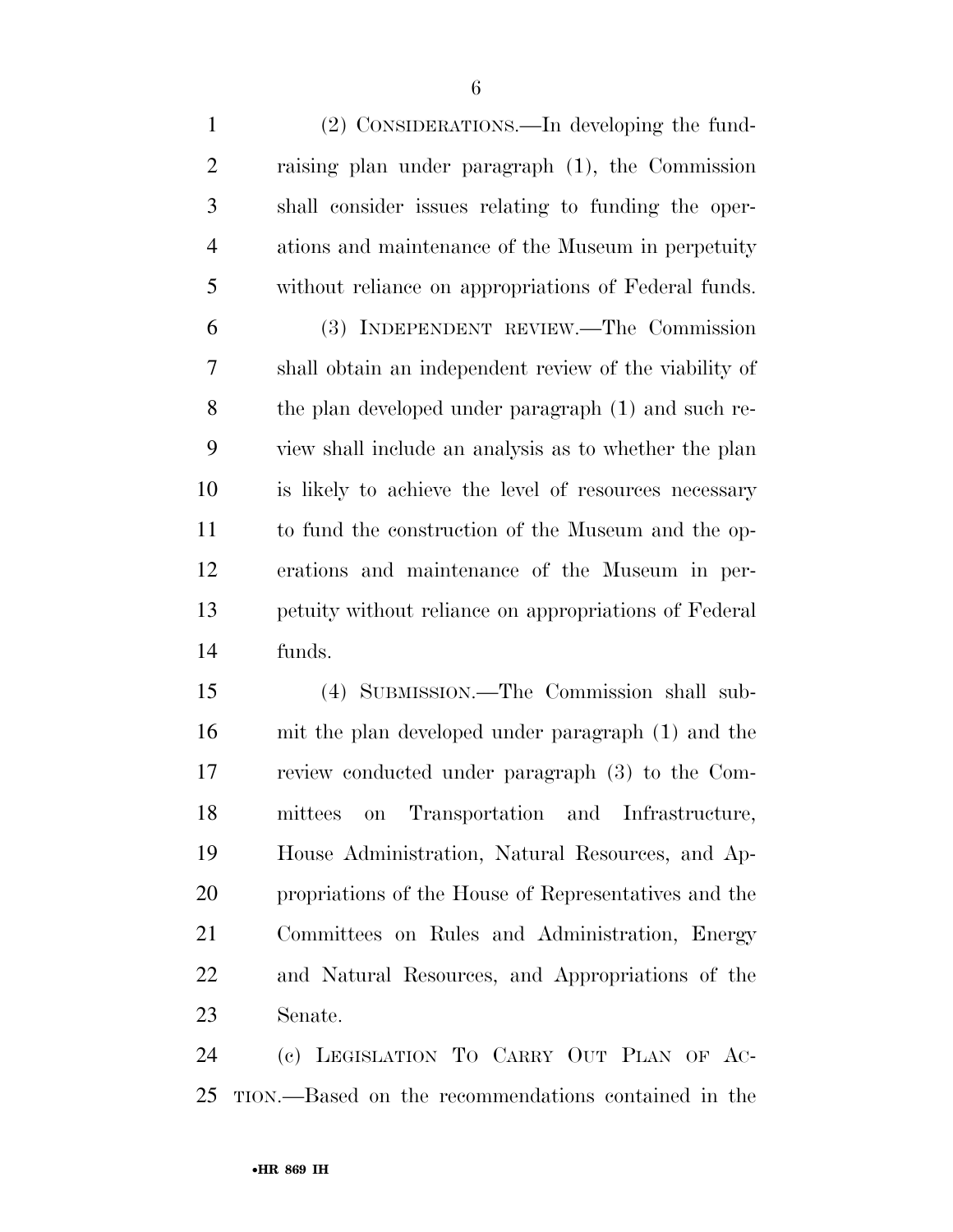report submitted under paragraphs (1) and (2) of sub- section (a), the Commission shall submit for consideration to the Committees on Transportation and Infrastructure, House Administration, Natural Resources, and Appropria- tions of the House of Representatives and the Committees on Rules and Administration, Energy and Natural Re- sources, and Appropriations of the Senate recommenda- tions for a legislative plan of action to establish and con-struct the Museum.

 (d) NATIONAL CONFERENCE.—Not later than 18 months after the date on which the initial members of the Commission are appointed under section 3, the Commis- sion may, in carrying out the duties of the Commission under this section, convene a national conference relating to the Museum, to be comprised of individuals committed to the advancement of the life, art, history, and culture of Asian Pacific Americans.

### **SEC. 5. DIRECTOR AND STAFF OF COMMISSION.**

(a) DIRECTOR AND STAFF.—

 (1) IN GENERAL.—The Commission may em- ploy and compensate an executive director and any other additional personnel that are necessary to en- able the Commission to perform the duties of the Commission.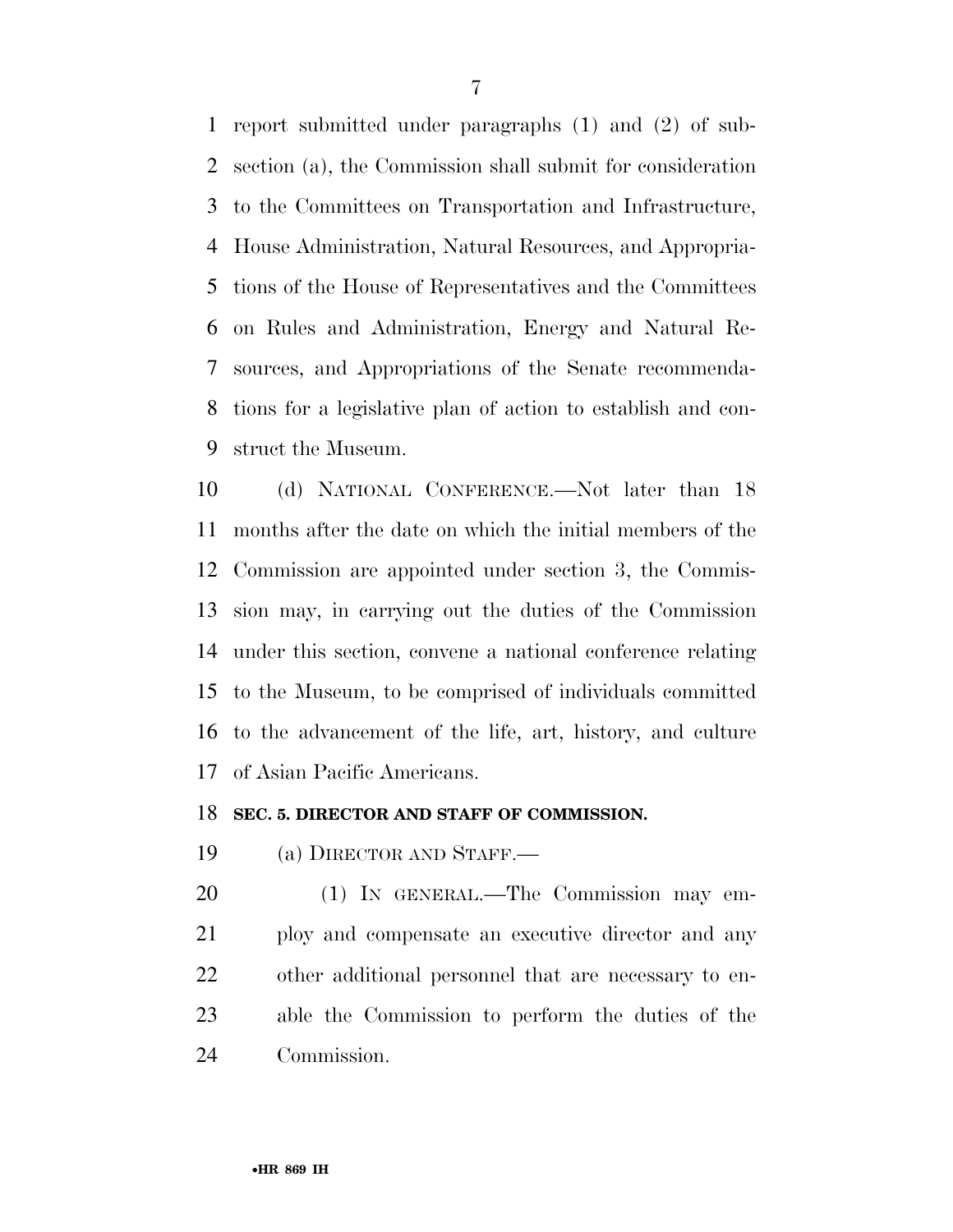employed under paragraph (1) shall be consistent with the rates of pay allowed for employees of a tem- porary organization under section 3161 of title 5, United States Code. (b) NOT FEDERAL EMPLOYMENT.—Any individual employed under this Act shall not be considered a Federal employee for the purpose of any law governing Federal employment. 10 (c) TECHNICAL ASSISTANCE. (1) IN GENERAL.—Subject to paragraph (2), on request of the Commission, the head of a Federal agency may provide technical assistance to the Com- mission. (2) PROHIBITION.—No Federal employees may be detailed to the Commission. **SEC. 6. ADMINISTRATIVE PROVISIONS.**  (a) COMPENSATION.— (1) IN GENERAL.—A member of the Commis-sion—

 (A) shall not be considered to be a Federal employee for any purpose by reason of service on the Commission; and

24 (B) shall serve without pay.

(2) RATES OF PAY.—Rates of pay for persons